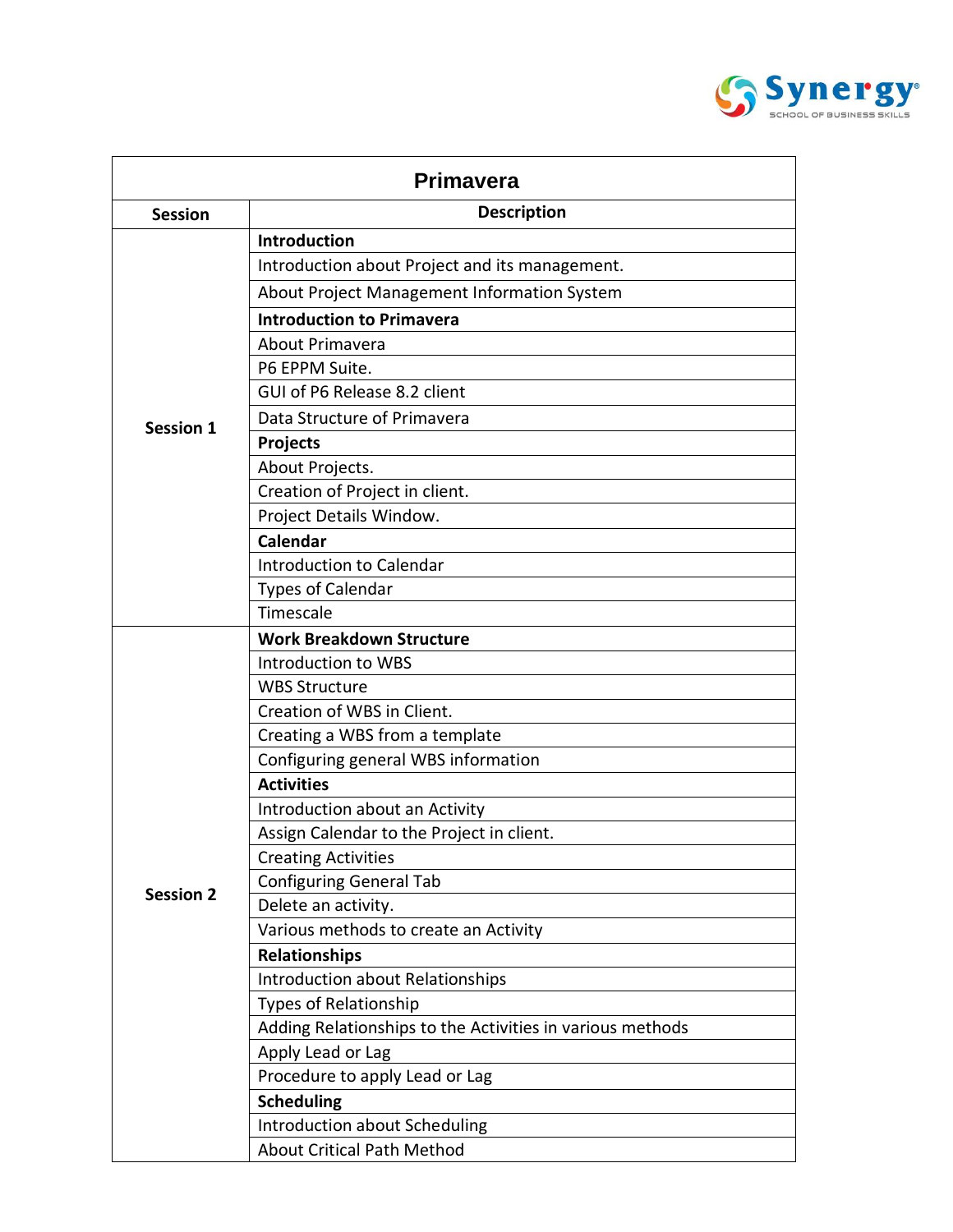

|                  | Advantage of Critical Path Method                 |
|------------------|---------------------------------------------------|
|                  | Procedure for Scheduling                          |
| <b>Session 3</b> | <b>Constraints</b>                                |
|                  | <b>Introduction about Constraints</b>             |
|                  | <b>Constraints Categories</b>                     |
|                  | <b>Types of Constraints</b>                       |
|                  | Procedure to apply constraints in client.         |
|                  | <b>Codes</b>                                      |
|                  | <b>Introduction about Codes</b>                   |
|                  | Types of codes                                    |
|                  | About Project Code & creation of code in client.  |
|                  | About Activity Code & creation of code in client. |
|                  | About Resource Code & creation of code in client. |
|                  | <b>Roles</b>                                      |
|                  | <b>Introduction about Roles</b>                   |
|                  | <b>Creation of Roles</b>                          |
|                  | Assigning a Resource to a Role                    |
|                  | <b>Resources</b>                                  |
|                  | <b>Introduction about Resources</b>               |
|                  | Types of Resources.                               |
|                  | <b>Define Resources</b>                           |
|                  | Assigning a Role to Resource                      |
|                  | <b>Assigning Roles &amp; Resources</b>            |
|                  | Assigning Roles to an Activity                    |
|                  | Assigning Resources to an Activity                |
|                  | <b>Resource Analysis &amp; Leveling</b>           |
|                  | Introduction about Analysis of a Resource         |
|                  | Procedure for Resource Analysis                   |
|                  | Different views of Resource Analysis              |
|                  | <b>Resource Leveling</b>                          |
|                  | <b>Documents</b>                                  |
| <b>Session 4</b> | <b>Work Products &amp; Documents</b>              |
|                  | Notebook & Feedback                               |
|                  | <b>Baselines</b>                                  |
|                  | <b>About Baselines</b>                            |
|                  | <b>Setting Baselines</b>                          |
|                  | <b>Assign Baselines</b>                           |
|                  | <b>Display Baselines</b>                          |
|                  | <b>Restoring Baseline</b>                         |
|                  | <b>Updating Project Progress</b>                  |